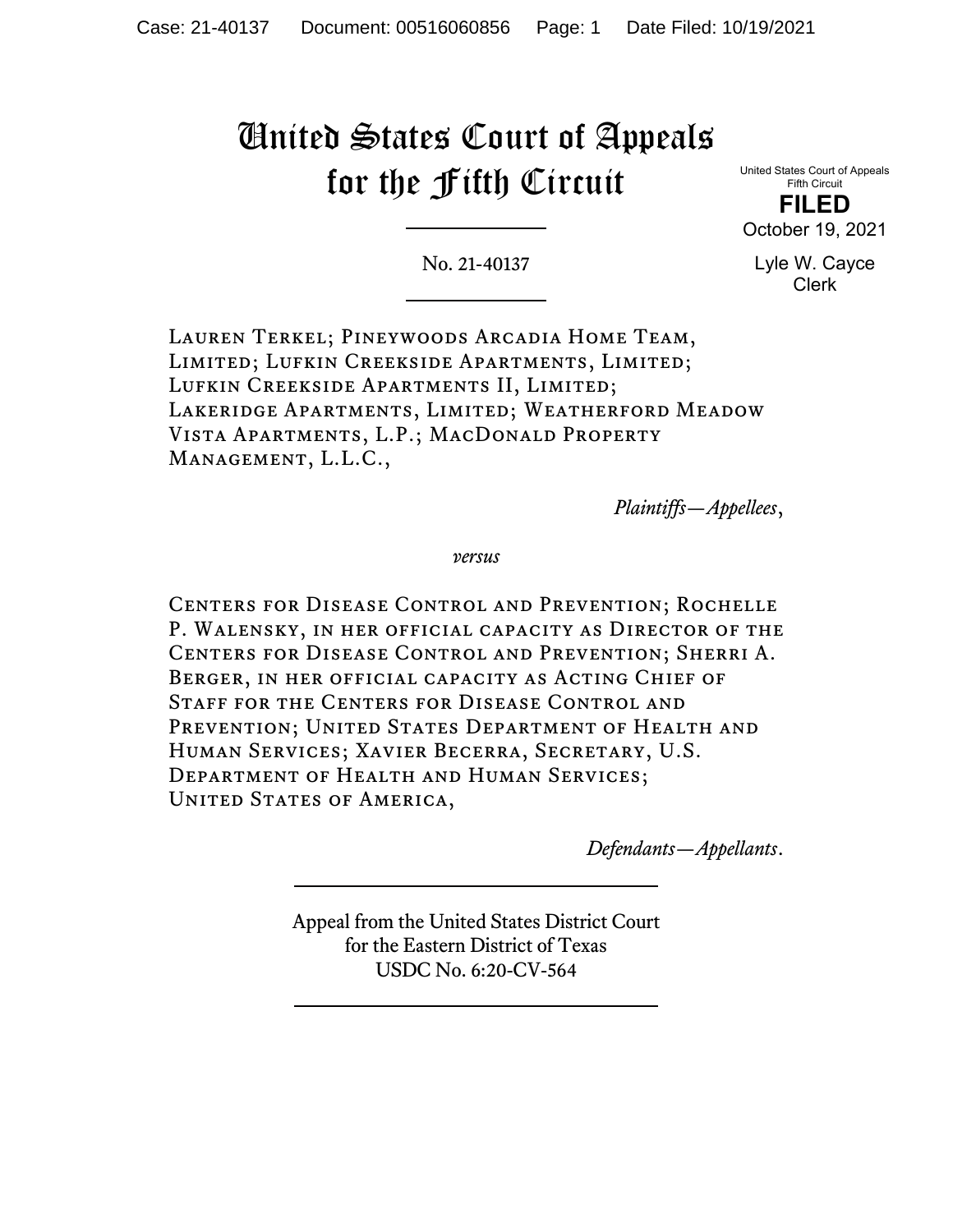No. 21-40137

Before Jones, Smith, and Haynes, *Circuit Judges*. PER CURIAM:[\\*](#page-1-0)

The appellants moved to dismiss this appeal under Federal Rule of Appellate Procedure  $42(b)$ . We GRANT that motion and dismiss this appeal subject to the terms articulated below.

This case involves the constitutionality of the Centers for Disease Control and Prevention's nationwide eviction moratorium, which prevented landlords from exercising their state law eviction rights. Temporary Halt in Residential Evictions to Prevent the Further Spread of COVID-19, 85 Fed. Reg. 55,292 (Sept. 4, 2020). The most recent iteration of the moratorium expired October 3, 2021. Temporary Halt in Residential Eviction to Precent the Further Spread of COVID-19, 86 Fed. Reg. 43,244 (Aug. 6, 2021). Moreover, another court's judgment invalidating the CDC's eviction moratorium on the grounds that the moratorium exceeded the CDC's authority under the Public Health Service Act, 42 U.S.C. § 264, is now final. *Alabama Ass'n of Realtors v. Dep't of Health & Hum. Services*, No. 20-CV-3377, 2021 WL 1779282 (D.D.C. May 5, 2021).

The government contends that the expiry of the most recent version of the CDC's eviction moratorium renders the present controversy moot. It also contends that the dispute is moot because it voluntarily ceased enforcement of the eviction moratorium even before October 3, the formal expiration date, acceding to the finality of *Alabama Association of Realtors* by dismissing its pending appeal in that case. *Alabama Ass'n of Realtors*, No. 21- 5093, Doc. Nos. 1912768, 1912769 (D.C. Cir. Sept. 3, 2021). Nevertheless, the government maintains that the CDC has constitutional authority to issue the moratorium.

<span id="page-1-0"></span><sup>\*</sup> Judge Haynes joins only in dismissing this appeal.